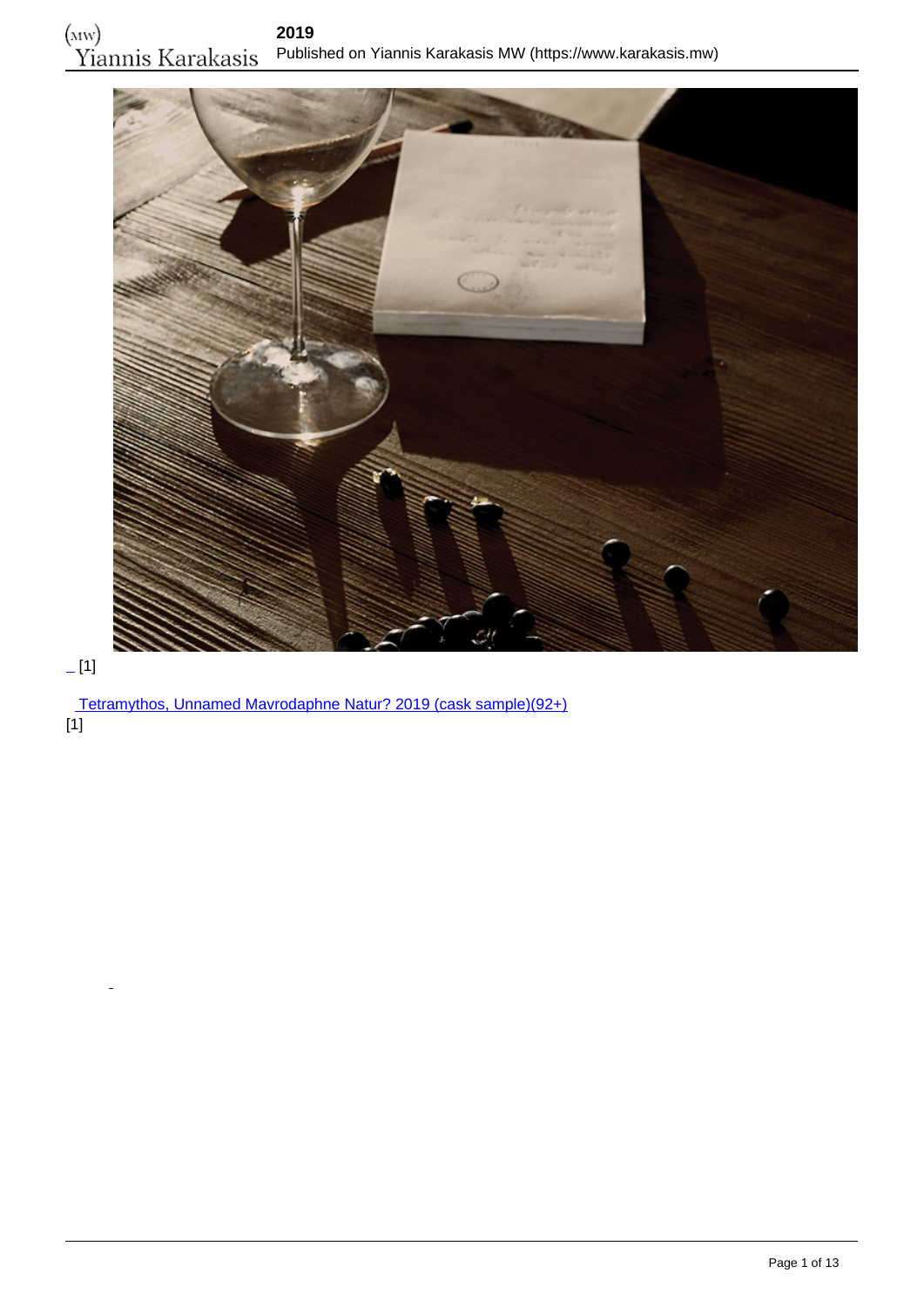

## $-$ [2]

 [Tetramythos, Retsina Amphora Natur? 2019\(92\)](https://www.karakasis.mw/tetramythos-retsina-amphora-nature-2019) [2]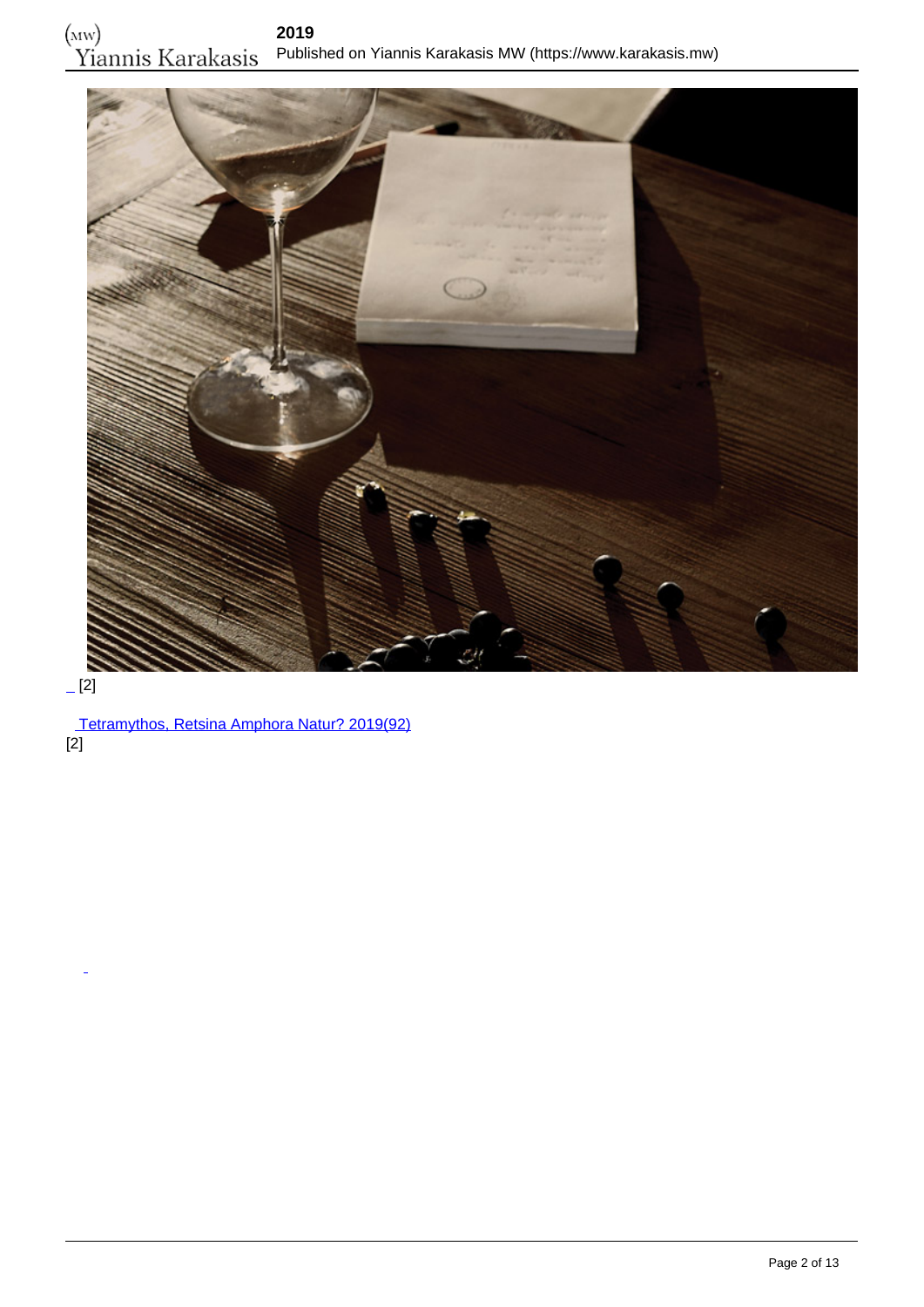

# $-[3]$

 [Tetramythos, Muscat Natur? 2019\(93\)](https://www.karakasis.mw/tetramythos-muscat-nature-2019) [3]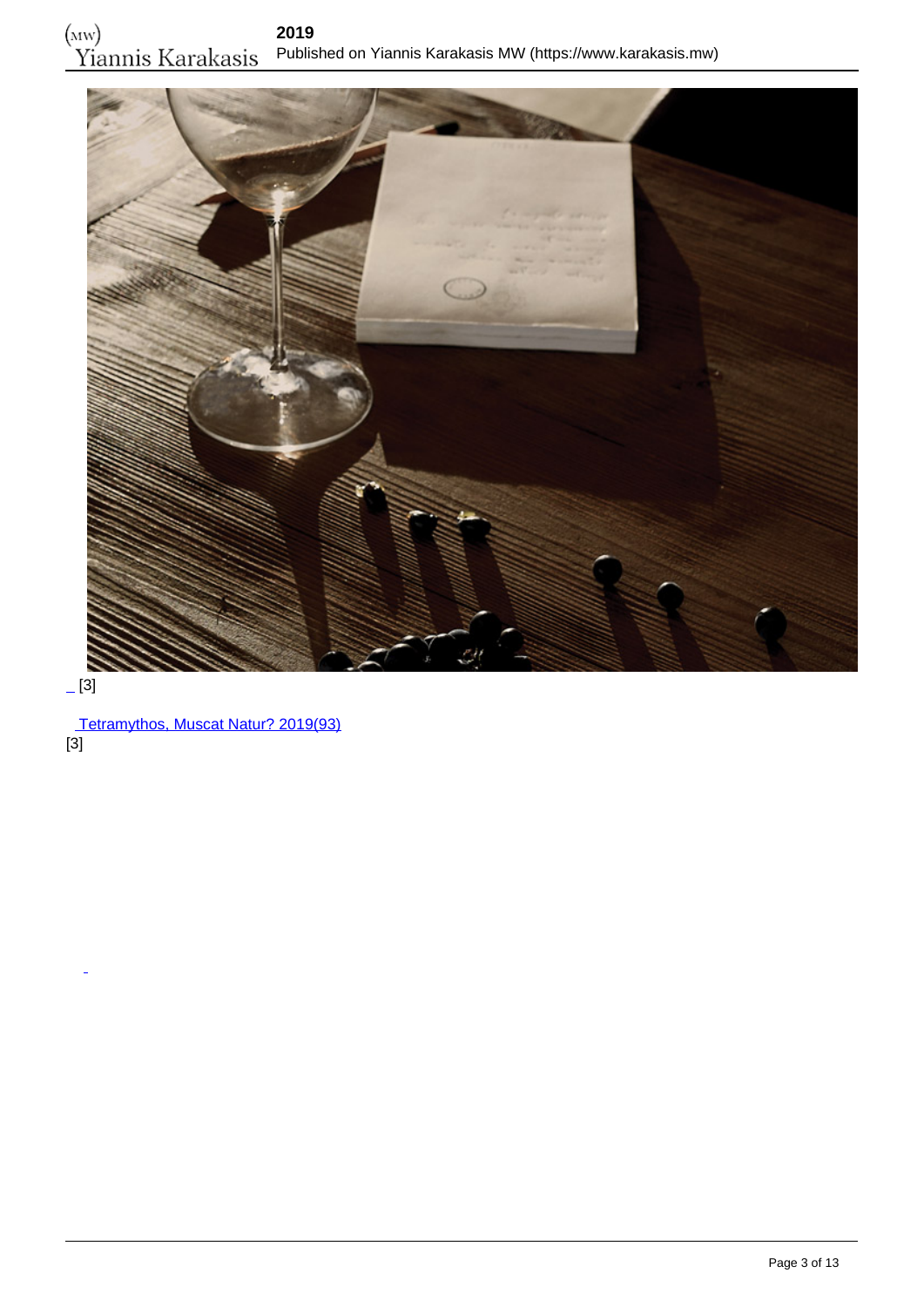

#### $[4]$

 [Tetramythos, Malagousia Natur? 2019\(89\)](https://www.karakasis.mw/tetramythos-malagousia-nature-2019)  $\overline{[4]}$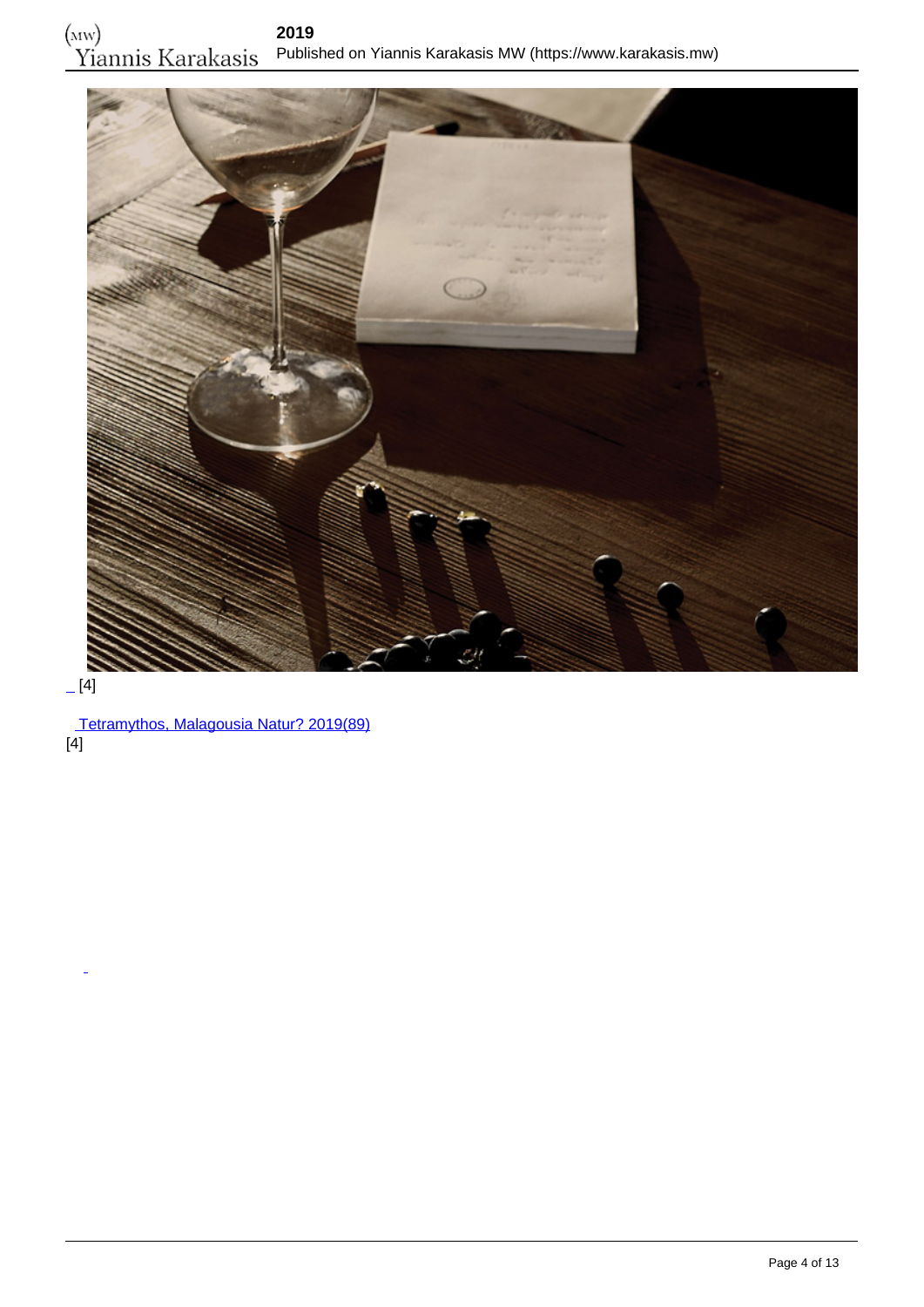

## $-[5]$

 [Troupis, Ekato Moschofilero 2019\(92+\)](https://www.karakasis.mw/troupis-ekato-moschofilero-2019)  $\overline{[5]}$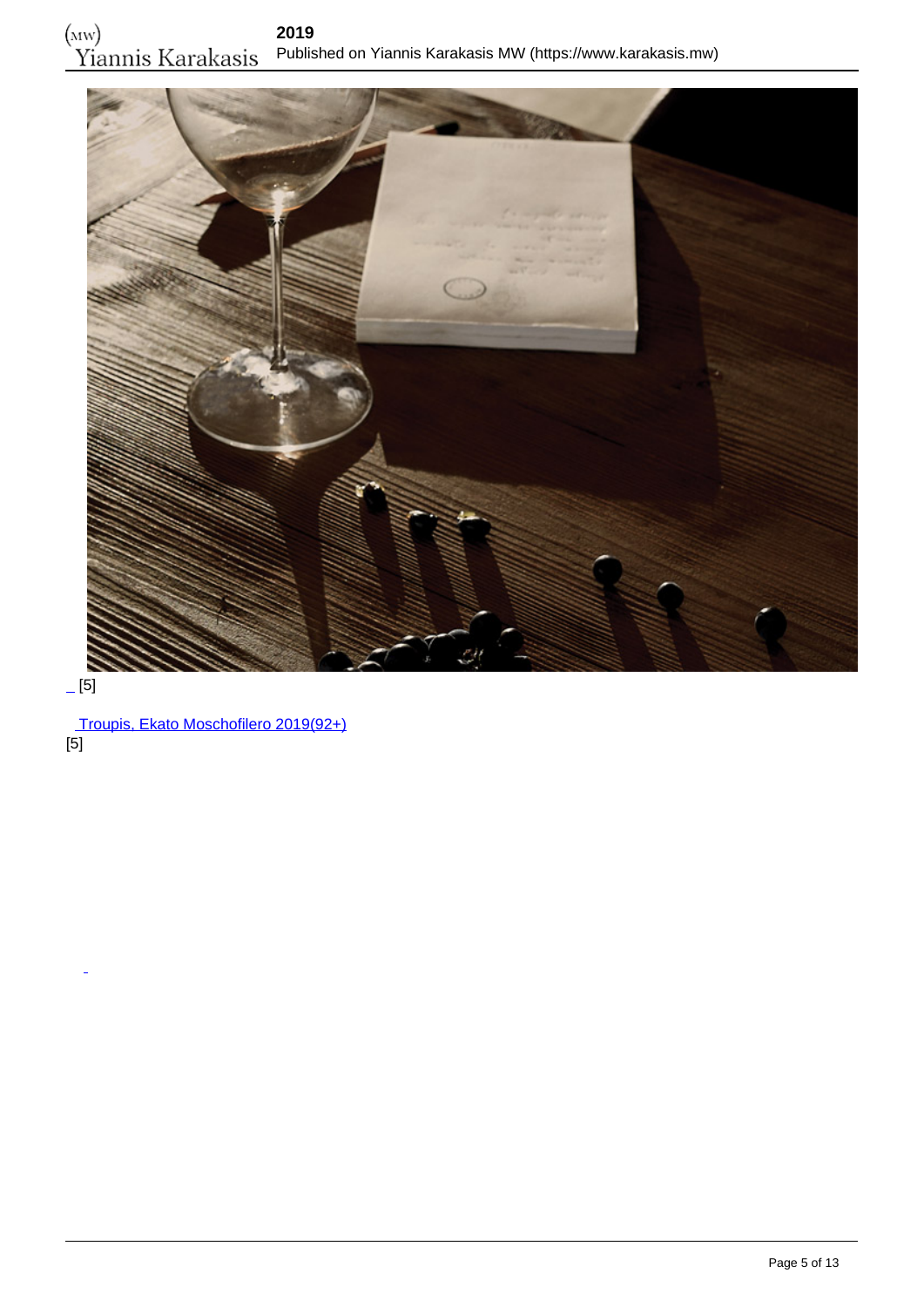

## $-[6]$

 [Rizes 2, Vidiano-Assyrtiko 2019\(91+\)](https://www.karakasis.mw/rizes-2-vidiano-assyrtiko-2019) [6]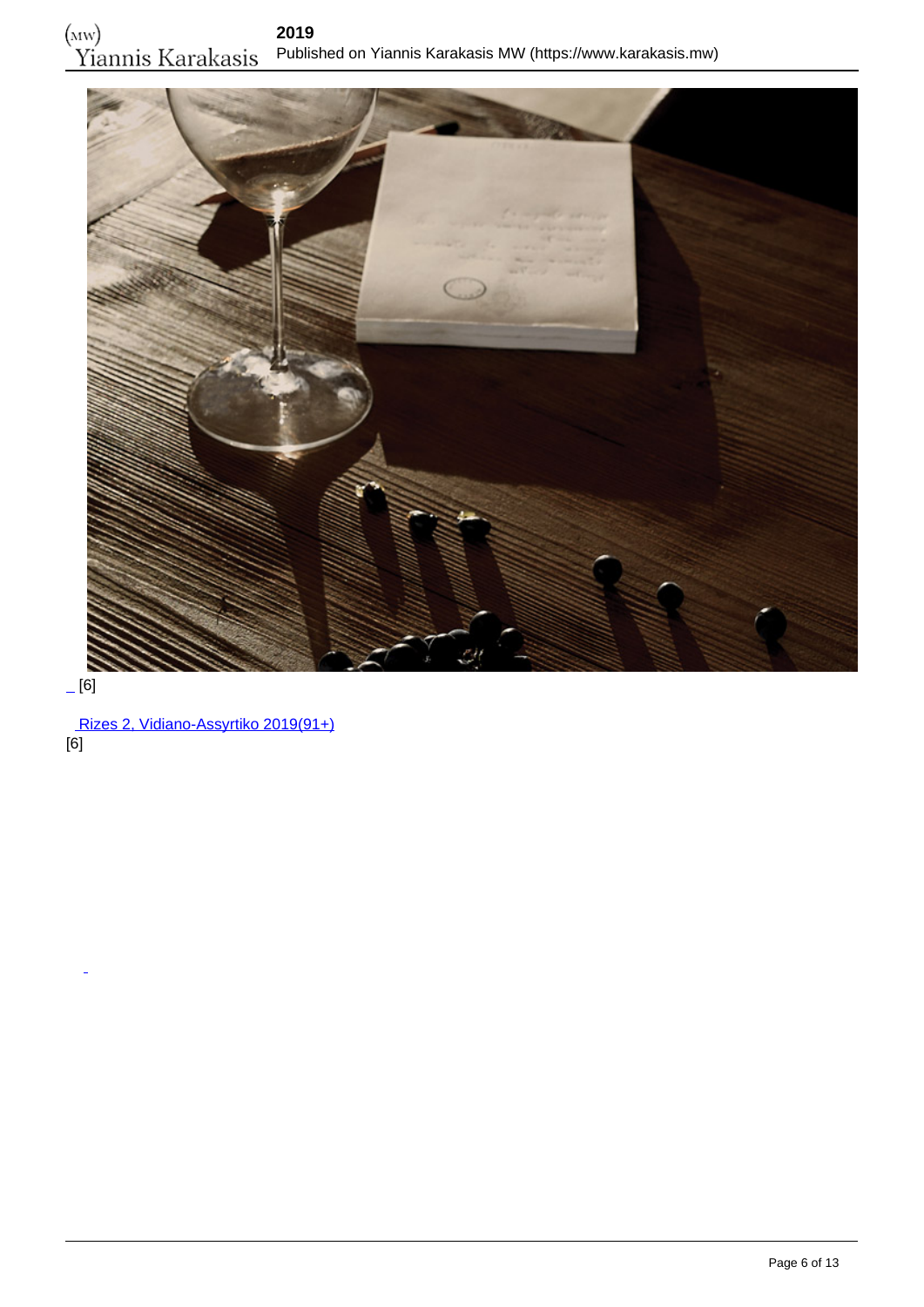

#### $-[7]$

 [Chatzivaritis, Migma PetNat 2019\(90\)](https://www.karakasis.mw/chatzivaritis-migma-petnat-2019) [7]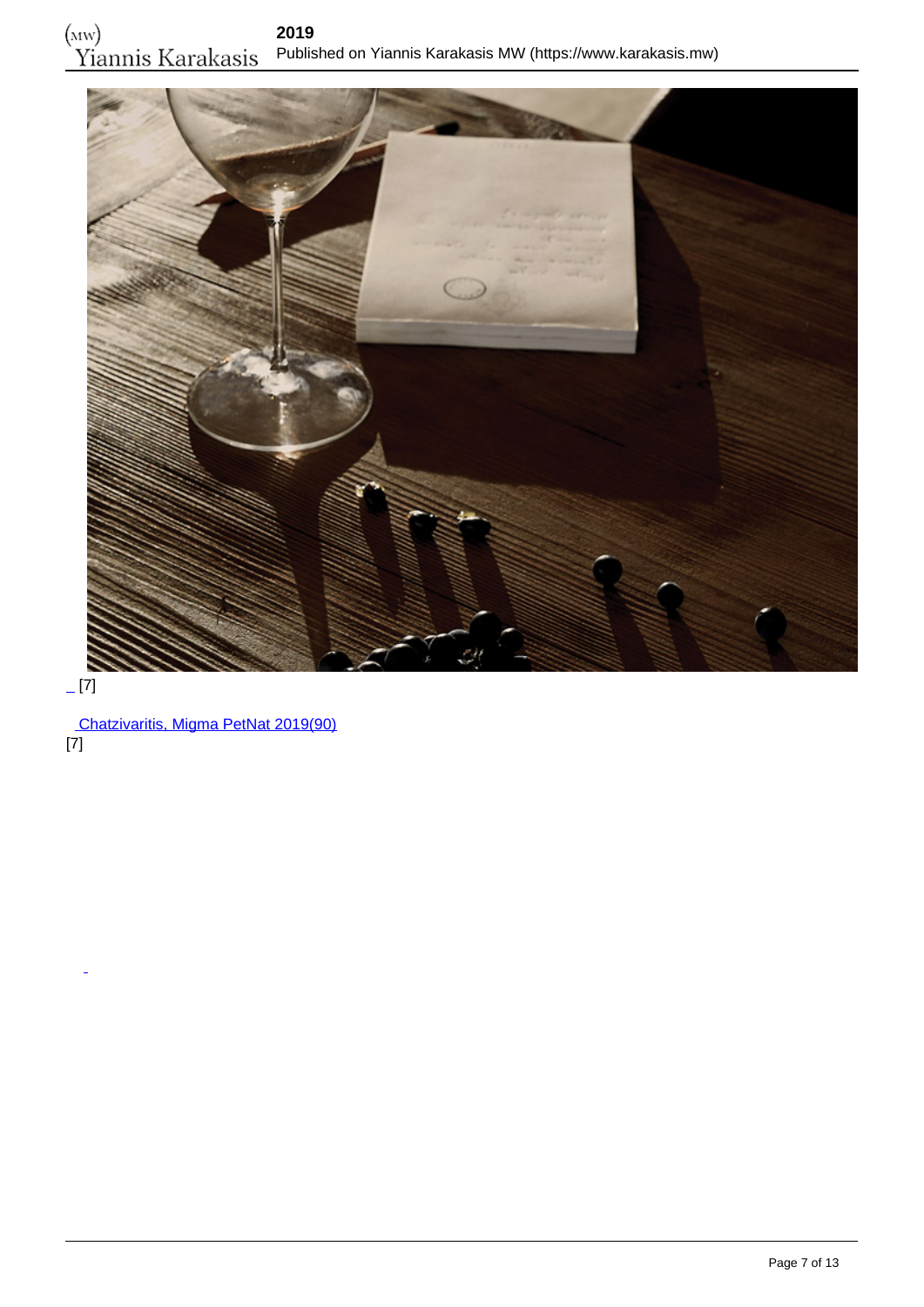

#### [8]

 [Petrakopoulos, Roz 2019\(92\)](https://www.karakasis.mw/petrakopoulos-roz-2019) [8]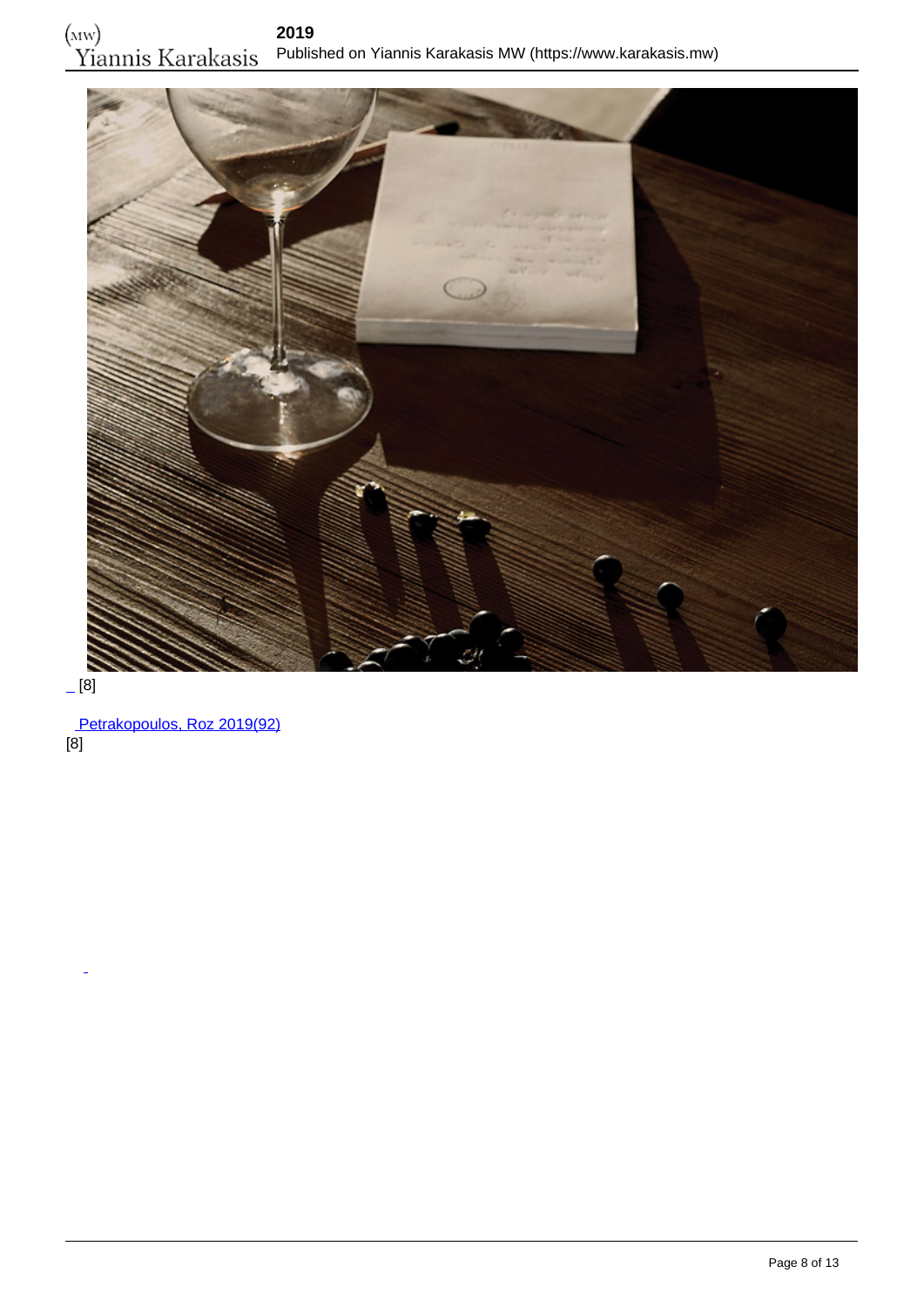

## $-$ [9]

 [Chatzivaritis, Negoska Carbonic 2019\(89+\)](https://www.karakasis.mw/chatzivaritis-negoska-carbonic-2019) [9]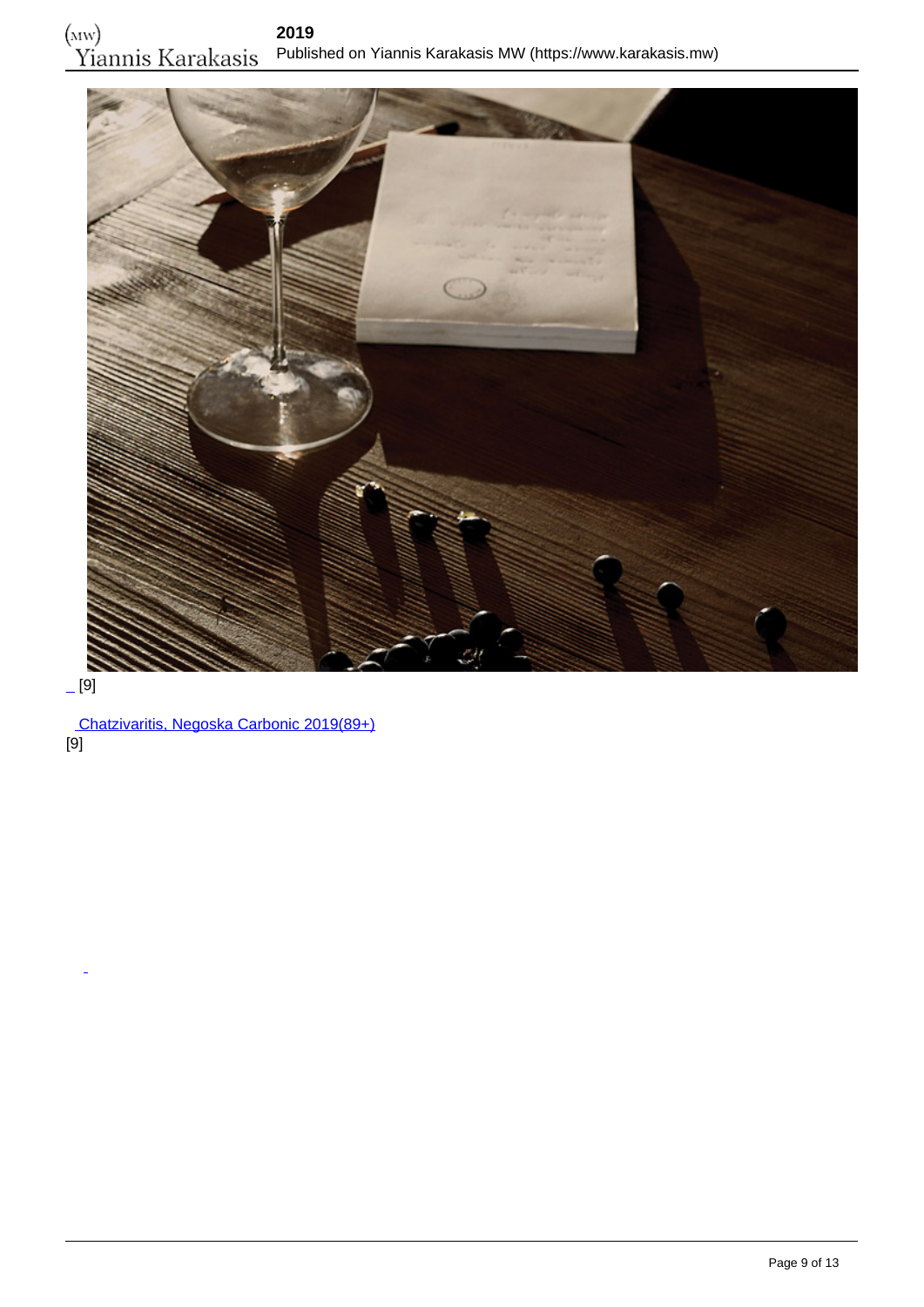

 $[10]$ 

 [Dougos, Meth'Imon A 2019\(91\)](https://www.karakasis.mw/dougos-methimon-2019)  $[10]$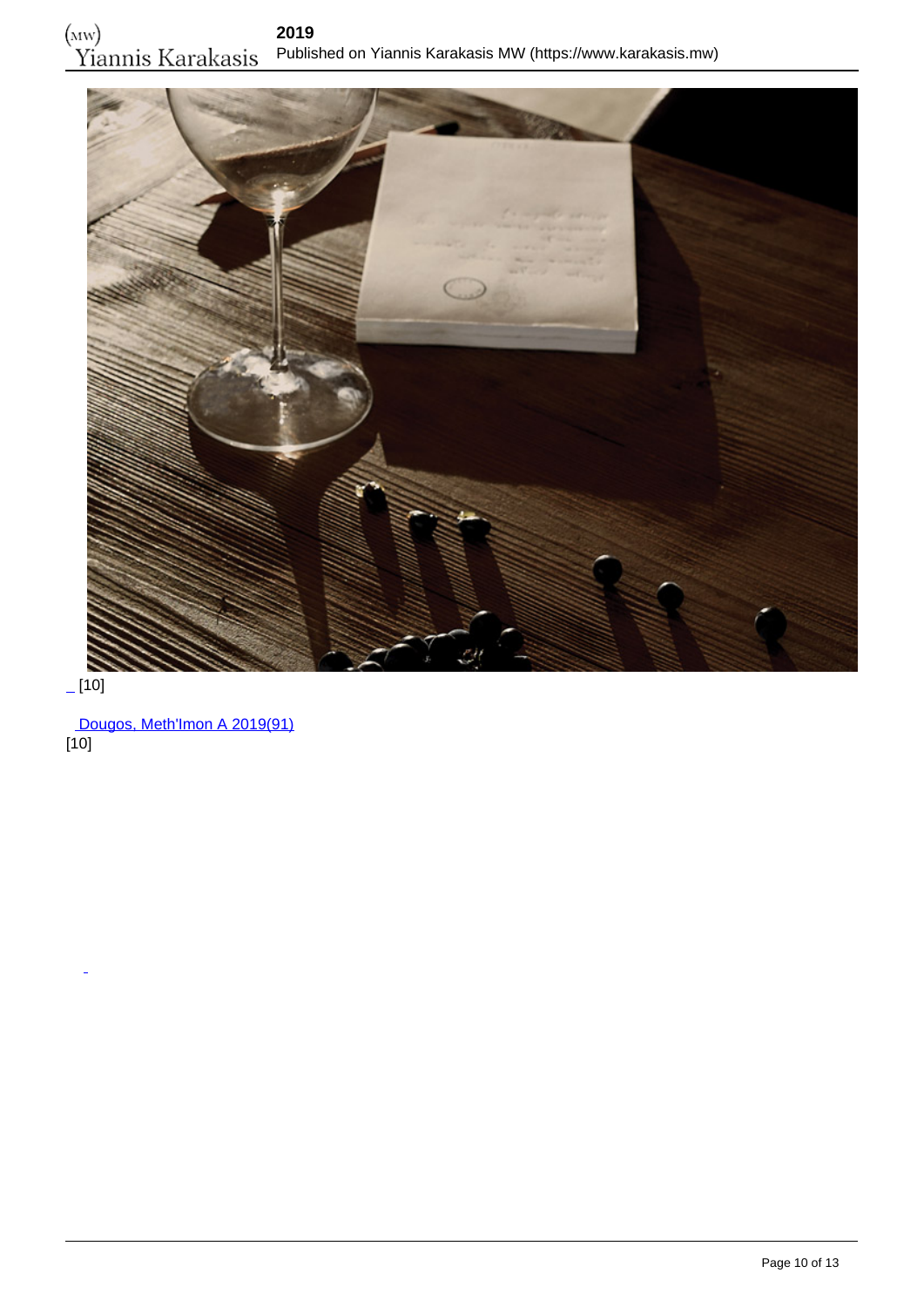

 $\overline{[11]}$ 

 [Grampsas, Pavlos 2019\(86\)](https://www.karakasis.mw/grampsas-pavlos-2019)  $[11]$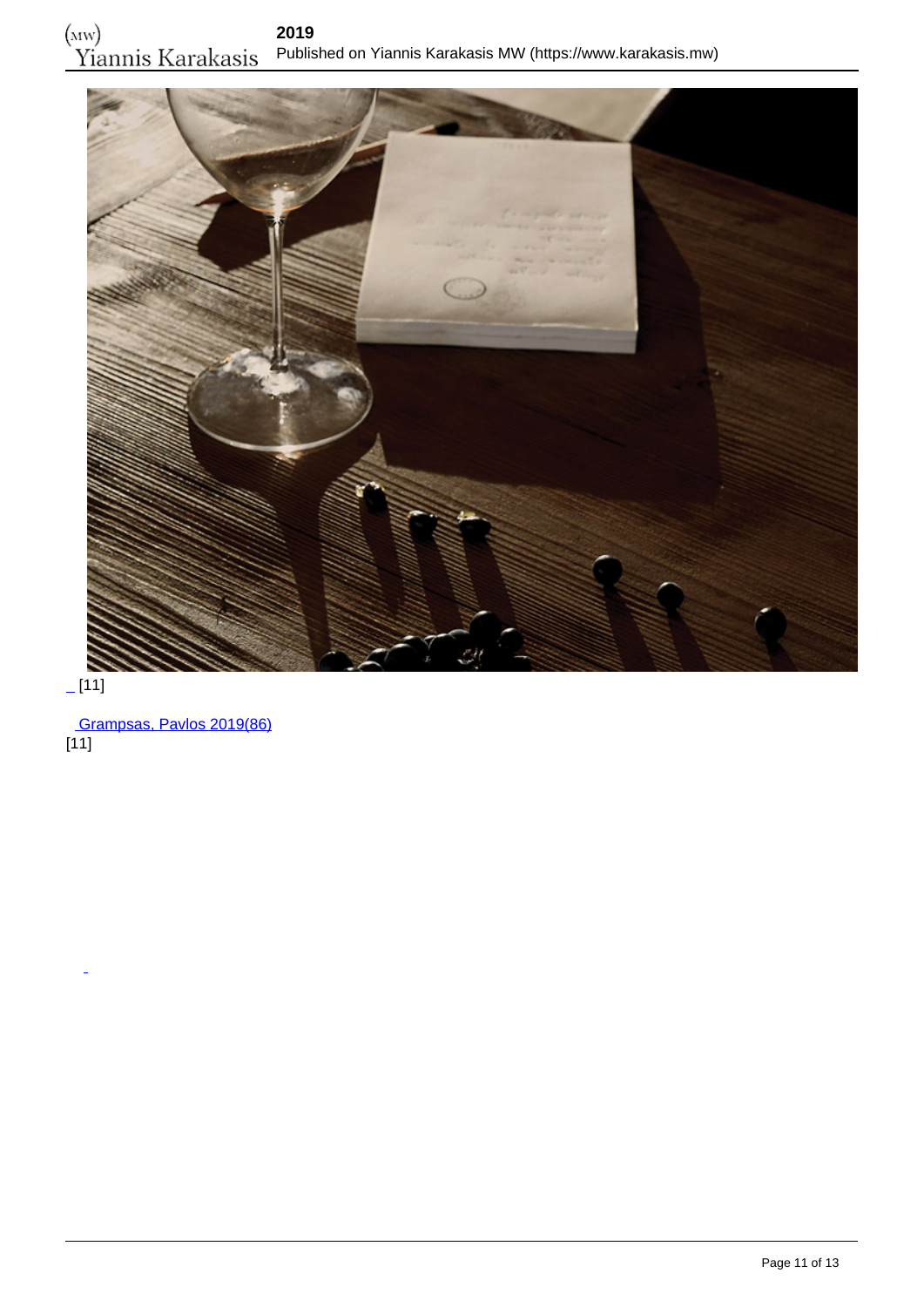

 $[12]$ 

 [Paterianakis, Muscat of Spina 2019\(89\)](https://www.karakasis.mw/paterianakis-muscat-spina-2019) [12]

#### **Pages**

- $1$
- $2$  [13]
- $\bullet$  [3](https://www.karakasis.mw/2019?page=2) [14]
- <u>[next](https://www.karakasis.mw/2019?page=1)</u> [13]
- [last »](https://www.karakasis.mw/2019?page=2)[14]

**Links**

[1] https://www.karakasis.mw/tetramythos-unnamed-mavrodaphne-nature-2019-cask-sample

- [2] https://www.karakasis.mw/tetramythos-retsina-amphora-nature-2019
- [3] https://www.karakasis.mw/tetramythos-muscat-nature-2019
- [4] https://www.karakasis.mw/tetramythos-malagousia-nature-2019
- [5] https://www.karakasis.mw/troupis-ekato-moschofilero-2019
- [6] https://www.karakasis.mw/rizes-2-vidiano-assyrtiko-2019
- [7] https://www.karakasis.mw/chatzivaritis-migma-petnat-2019
- [8] https://www.karakasis.mw/petrakopoulos-roz-2019
- [9] https://www.karakasis.mw/chatzivaritis-negoska-carbonic-2019
- [10] https://www.karakasis.mw/dougos-methimon-2019
- [11] https://www.karakasis.mw/grampsas-pavlos-2019